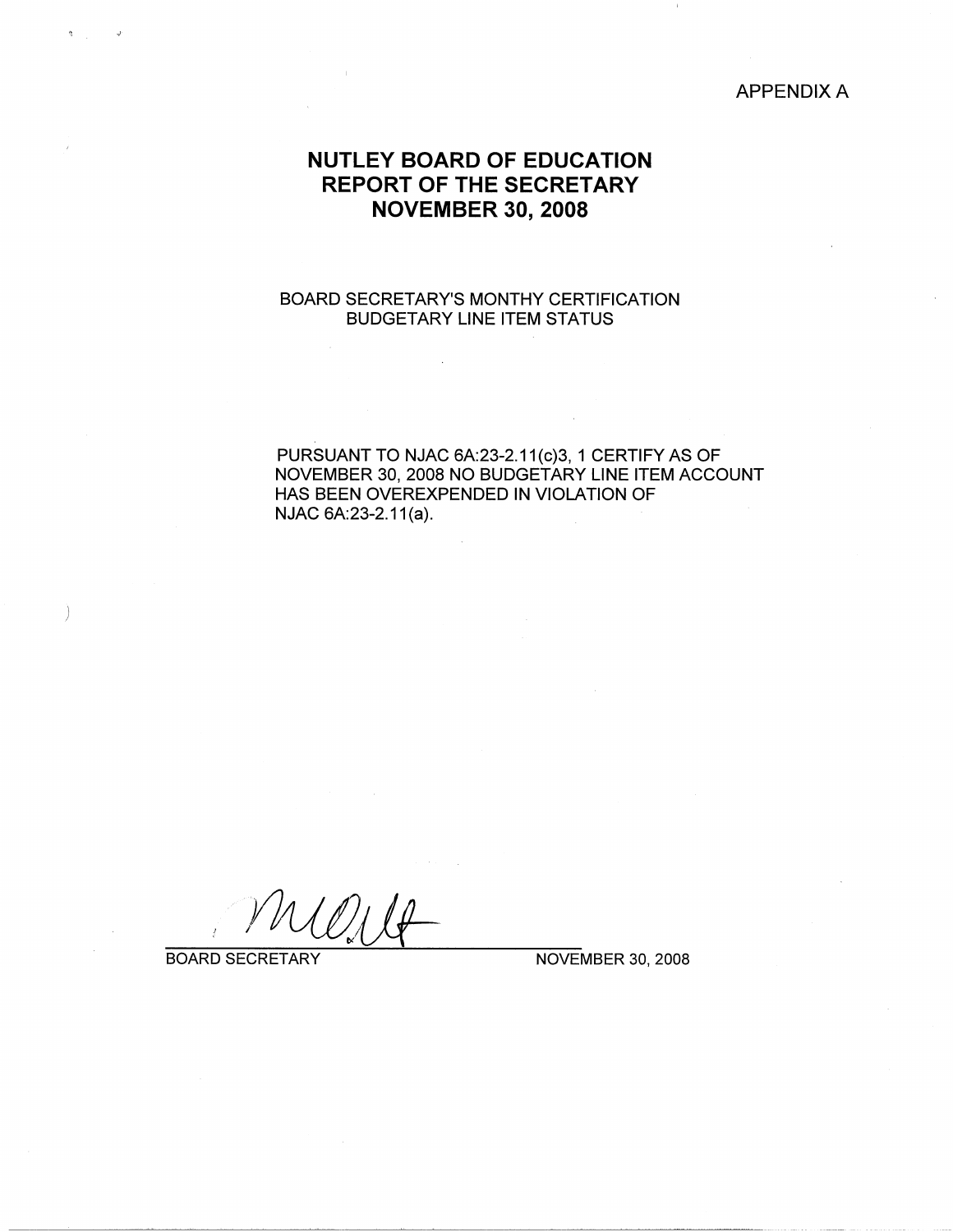$\bar{t}$ 

 $\hat{\mathbf{v}}$ 

 $\sim$ 

**Starting date 7/1/2008 Ending date 11/30/2008 Fund: 10 GENERAL CURRENT EXPENSE** 

|     |                | <b>Assets and Resources</b>                 |                   |                 |
|-----|----------------|---------------------------------------------|-------------------|-----------------|
|     | <b>Assets:</b> |                                             |                   |                 |
| 101 |                | Cash in bank                                |                   | \$361,507.12    |
|     | $102 - 106$    | Cash Equivalents                            |                   | \$3,900.00      |
| 111 |                | Investments                                 |                   | \$0.00          |
| 116 |                | Capital Reserve Account                     |                   | \$125,252.93    |
| 117 |                | Maintenance Reserve Account                 |                   | \$0.00          |
| 121 |                | Tax levy Receivable                         |                   | \$0.00          |
|     |                | Accounts Receivable:                        |                   |                 |
| 132 |                | Interfund                                   | \$4,201.45        |                 |
| 141 |                | Intergovernmental - State                   | \$472,996.58      |                 |
| 142 |                | Intergovernmental - Federal                 | \$0.00            |                 |
| 143 |                | Intergovernmental - Other                   | \$0.00            |                 |
|     | 153, 154       | Other (net of estimated uncollectable of \$ | (\$780.79)        | \$476,417.24    |
|     |                | Loans Receivable:                           |                   |                 |
| 131 |                | Interfund                                   | \$0.00            |                 |
|     | 151, 152       | Other (Net of estimated uncollectable of \$ | \$0.00            | \$0.00          |
|     |                | <b>Other Current Assets</b>                 |                   | \$0.00          |
|     |                | <b>Resources:</b>                           |                   |                 |
| 301 |                | <b>Estimated revenues</b>                   | \$51,929,453.00   |                 |
| 302 |                | Less revenues                               | (\$18,302,484.20) | \$33,626,968.80 |
|     |                | <b>Total assets and resources</b>           |                   | \$34,594,046.09 |
|     |                | <b>Liabilities and fund equity</b>          |                   |                 |
|     |                | <b>Liabilities:</b>                         |                   |                 |

|     | <b>Total liabilities</b>                   | \$768,540.72 |
|-----|--------------------------------------------|--------------|
|     | Other current liabilities                  | \$666,748.64 |
| 481 | Deferred revenues                          | \$0.00       |
| 451 | Loans payable                              | \$0.00       |
| 431 | Contracts payable                          | \$0.00       |
| 421 | Accounts payable                           | \$101,792.08 |
| 411 | Intergovernmental accounts payable - state | \$0.00       |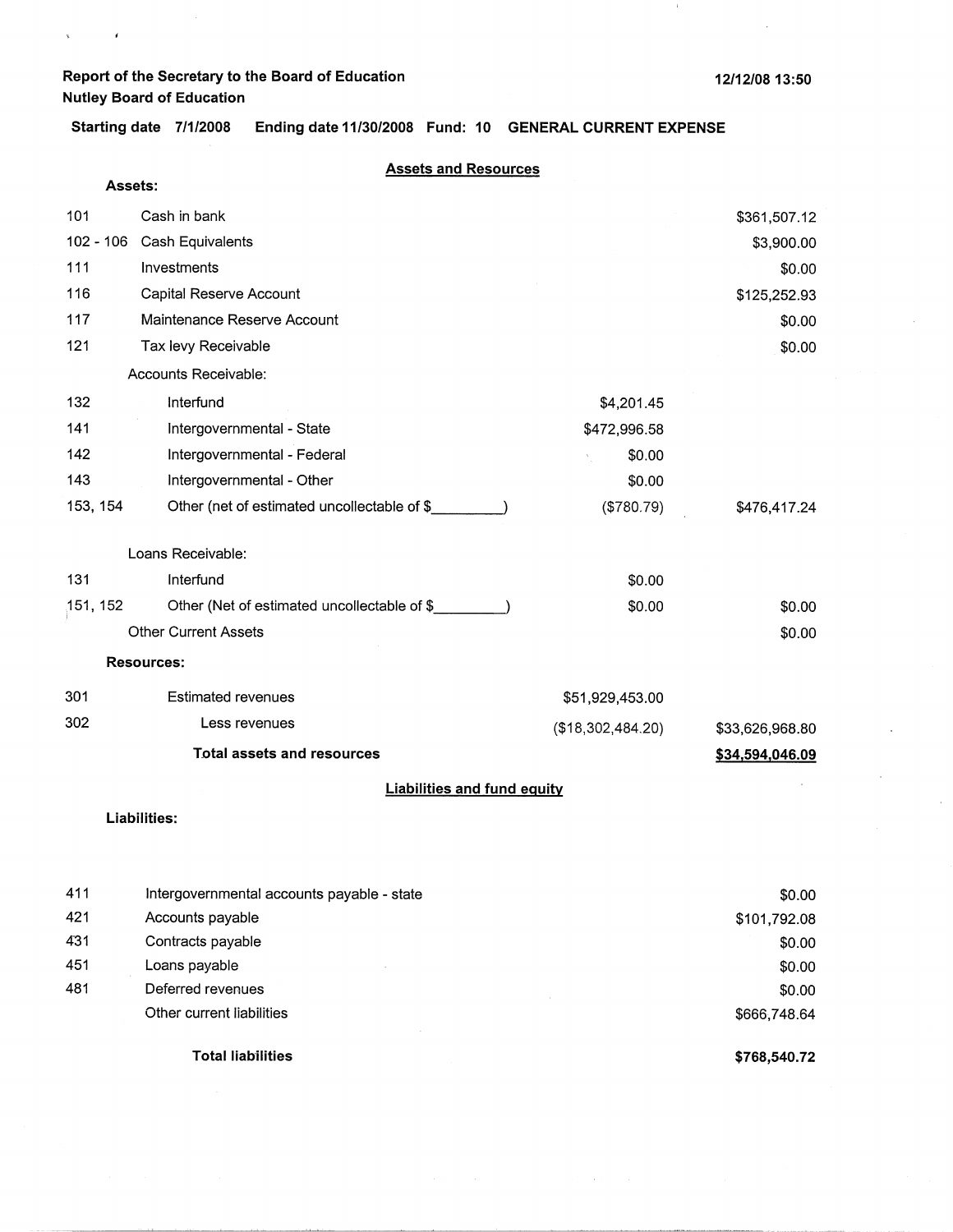**12/12/08 13:50** 

**Starting date 7/1/2008 Ending date 11/30/2008 Fund: 10 GENERAL CURRENT EXPENSE** 

#### **Fund Balance:**

Appropriated: 753,754 Reserve for encumbrances Capital reserve account - July Add: Increase in capital reserve 761 604 307 309 764 606 310 Less: Budgeted w/d from capital reserve eligible costs Less: Budgeted w/d from capital reserve excess costs Maintenance reserve account - July Add: Increase in maintenance reserve 762 751,752,76x 601 Less: Budgeted w/d from maintenance reserve Adult education programs Other reserves Appropriations \$53,703,687.59 602 770 303 Less: Expenditures (\$18,746,432.36) Encumbrances (\$31,453,762.32) Total appropriated Unappropriated: Fund balance, July 1 Budgeted fund balance Total fund balance **Total liabilities and fund equity Recapitulation of Budgeted Fund Balance:**  Appropriations Revenues (\$50,200, 194.68) **Budgeted**  \$53,703,687.59 (\$51,929,453.00) \$31,453,762.33 \$725,718.34 \$0.00 \$0.00 \$0.00 \$0.00 \$0.00 \$0.00 \$0.00 \$0.00 \$3,503,492.91 \$35,682,973.58 (\$706,098.06) (\$1,151,370.15) **Actual**  \$50,200,194.68 (\$18,302,484.20) \$725,718.34 \$0.00 \$33,825,505.37 **\$34,594,046.09 Variance**  \$3,503,492.91 (\$33,626,968.80)

**Subtotal** Change in capital reserve account: Plus - Increase in reserve Less - Withdrawal from reserve **Subtotal** Less: Adjustment for prior year Budgeted fund balance \$1,774,234.59 \$0.00 \$0.00 \$1,774,234.59 (\$622,864.44) \$1,151,370.15 \$31,897,710.48 (\$600,465.41) \$0.00 \$31,297,245.07 (\$622,864.44) \$30,674,380.63 (\$30,123,475.89) \$600,465.41 (\$29,523,010.48) (\$29,523,010.48)

**iJ/t,/w**  Date *(* 

Prepared and submitted by :

Board Secretary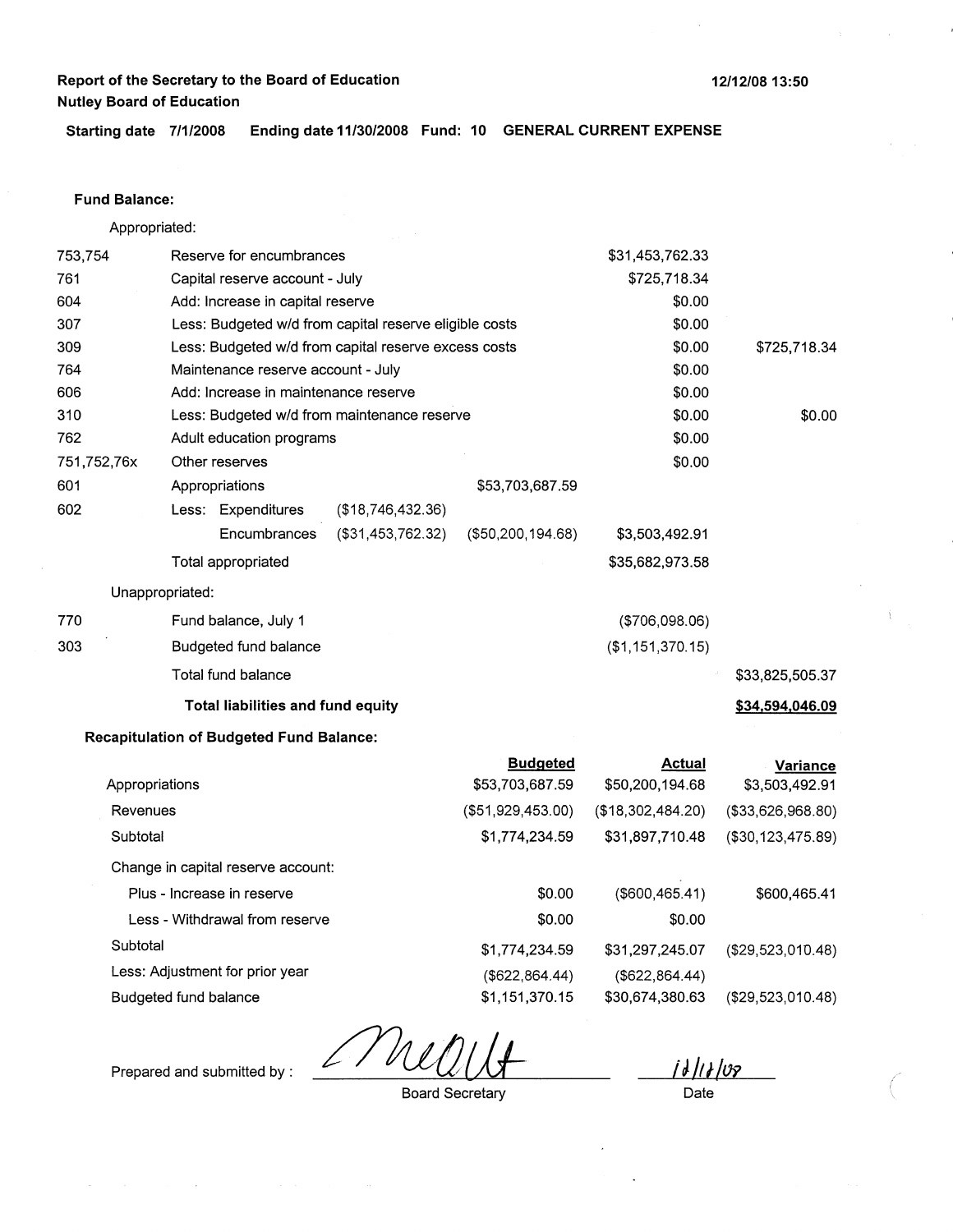$\sim$ 

 $\begin{array}{ccc} \mathfrak{q} & \mathfrak{p} & \mathfrak{p} \\ \end{array}$ 

 $\bar{1}$ 

**Starting date 7/1/2008 Ending date 11/30/2008 Fund: 20 SPECIAL REVENUE FUNDS** 

### **Assets and Resources**

| <b>Assets:</b> |                                                                   |                 |                |
|----------------|-------------------------------------------------------------------|-----------------|----------------|
| 101            | Cash in bank                                                      |                 | (\$197,429.22) |
|                | 102 - 106 Cash Equivalents                                        |                 | \$0.00         |
| 111            | Investments                                                       |                 | \$0.00         |
| 116            | Capital Reserve Account                                           |                 | \$0.00         |
| 117            | Maintenance Reserve Account                                       |                 | \$0.00         |
| 121            | Tax levy Receivable                                               |                 | \$0.00         |
|                | Accounts Receivable:                                              |                 |                |
| 132            | Interfund                                                         | \$0.00          |                |
| 141            | Intergovernmental - State                                         | \$547,971.82    |                |
| 142            | Intergovernmental - Federal                                       | \$2,463.96      |                |
| 143            | Intergovernmental - Other                                         | \$0.00          |                |
| 153, 154       | Other (net of estimated uncollectable of \$_                      | \$0.00          | \$550,435.78   |
|                | Loans Receivable:                                                 |                 |                |
| 131            | Interfund                                                         | \$0.00          |                |
| 151, 152       | Other (Net of estimated uncollectable of \$                       | \$0.00          | \$0.00         |
|                | <b>Other Current Assets</b>                                       |                 | \$0.00         |
|                | <b>Resources:</b>                                                 |                 |                |
| 301            | <b>Estimated revenues</b>                                         | \$1,615,595.00  |                |
| 302            | Less revenues                                                     | (\$228, 282.00) | \$1,387,313.00 |
|                | <b>Total assets and resources</b>                                 |                 | \$1,740,319.56 |
|                | <b>Liabilities and fund equity</b>                                |                 |                |
|                | Liabilities:                                                      |                 |                |
| 101            | Cash in bank                                                      |                 | (\$197,429.22) |
| 411            | Intergovernmental accounts payable - state                        |                 | \$3,603.70     |
| 421            | Accounts payable                                                  |                 | \$17,915.40    |
| 431            | Contracts payable                                                 |                 | \$0.00         |
| 451            | Loans payable                                                     |                 | \$0.00         |
| 481            | Deferred revenues                                                 |                 | \$850,544.80   |
|                | Other current liabilities                                         |                 | \$415.84       |
|                | <b>Total liabilities</b><br>$\mathbb{R}^{n}$ and $\mathbb{R}^{n}$ |                 | \$872,479.74   |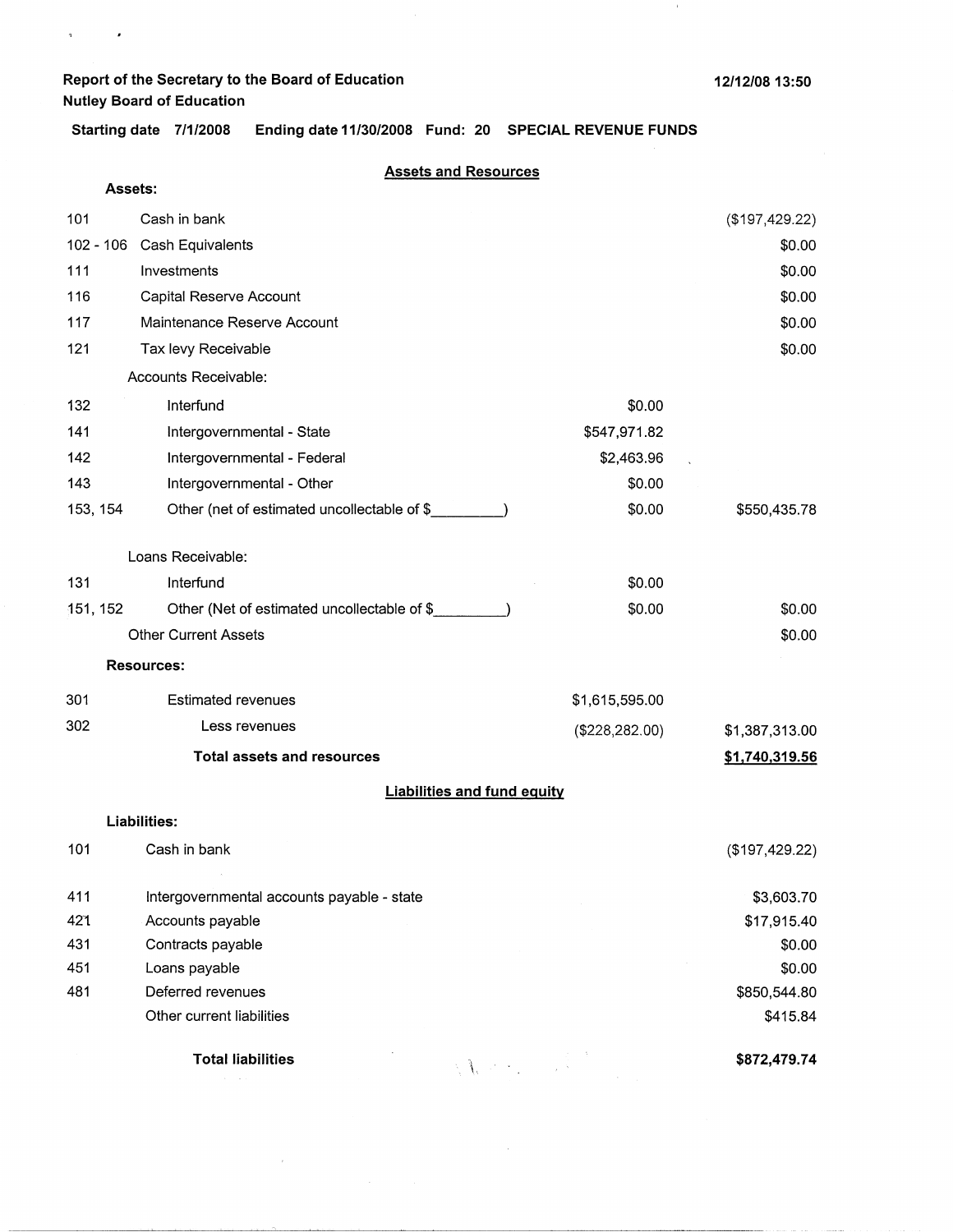**Starting date 7/1/2008 Ending date 11/30/2008 Fund: 20 SPECIAL REVENUE FUNDS** 

### **Fund Balance:**

Appropriated:

| 753,754        |                                                      | Reserve for encumbrances                        |                                                        |                  | \$398,821.87     |                  |
|----------------|------------------------------------------------------|-------------------------------------------------|--------------------------------------------------------|------------------|------------------|------------------|
| 761            |                                                      | Capital reserve account - July                  |                                                        |                  | \$0.00           |                  |
| 604            |                                                      | Add: Increase in capital reserve                |                                                        |                  | \$0.00           |                  |
| 307            |                                                      |                                                 | Less: Budgeted w/d from capital reserve eligible costs |                  | \$0.00           |                  |
| 309            | Less: Budgeted w/d from capital reserve excess costs |                                                 |                                                        |                  | \$0.00           | \$0.00           |
| 764            |                                                      | Maintenance reserve account - July              |                                                        |                  | \$0.00           |                  |
| 606            |                                                      | Add: Increase in maintenance reserve            |                                                        |                  | \$0.00           |                  |
| 310            |                                                      |                                                 | Less: Budgeted w/d from maintenance reserve            |                  | \$0.00           | \$0.00           |
| 762            |                                                      | Adult education programs                        |                                                        |                  | \$0.00           |                  |
| 751,752,76x    |                                                      | Other reserves                                  |                                                        |                  | \$0.00           |                  |
| 601            |                                                      | Appropriations                                  |                                                        | \$1,699,368.41   |                  |                  |
| 602            |                                                      | Less: Expenditures                              | (\$507,999.81)                                         |                  |                  |                  |
|                |                                                      | Encumbrances                                    | $($ \$398,821.87 $)$                                   | (\$906, 821.68)  | \$792,546.73     |                  |
|                |                                                      | Total appropriated                              |                                                        |                  | \$1,191,368.60   |                  |
|                | Unappropriated:                                      |                                                 |                                                        |                  |                  |                  |
| 770            |                                                      | Fund balance, July 1                            |                                                        |                  | ( \$304, 337.04) |                  |
| 303            |                                                      | Budgeted fund balance                           |                                                        |                  | (\$19, 191.74)   |                  |
|                |                                                      | Total fund balance                              |                                                        |                  |                  | \$867,839.82     |
|                |                                                      | <b>Total liabilities and fund equity</b>        |                                                        |                  |                  | \$1,740,319.56   |
|                |                                                      | <b>Recapitulation of Budgeted Fund Balance:</b> |                                                        |                  |                  |                  |
|                |                                                      |                                                 |                                                        | <b>Budgeted</b>  | <b>Actual</b>    | <b>Variance</b>  |
| Appropriations |                                                      |                                                 |                                                        | \$1,699,368.41   | \$906,821.68     | \$792,546.73     |
| Revenues       |                                                      |                                                 |                                                        | (\$1,615,595.00) | (\$228, 282.00)  | (\$1,387,313.00) |
| Subtotal       |                                                      |                                                 |                                                        | \$83,773.41      | \$678,539.68     | ( \$594, 766.27) |
|                |                                                      | Change in capital reserve account:              |                                                        |                  |                  |                  |
|                |                                                      | Plus - Increase in reserve                      |                                                        | \$0.00           | \$0.00           | \$0.00           |
|                |                                                      | Less - Withdrawal from reserve                  |                                                        | \$0.00           | \$0.00           |                  |
| Subtotal       |                                                      |                                                 |                                                        | \$83,773.41      | \$678,539.68     | (\$594,766.27)   |
|                |                                                      | Less: Adjustment for prior year                 |                                                        | (\$64,581.67)    | (\$64,581.67)    |                  |
|                | Budgeted fund balance                                |                                                 |                                                        | \$19,191.74      | \$613,958.01     | (\$594,766.27)   |

T VL

Prepared and submitted by :

Board Secretary

 $d/d/8/03$ 

*(* 

Date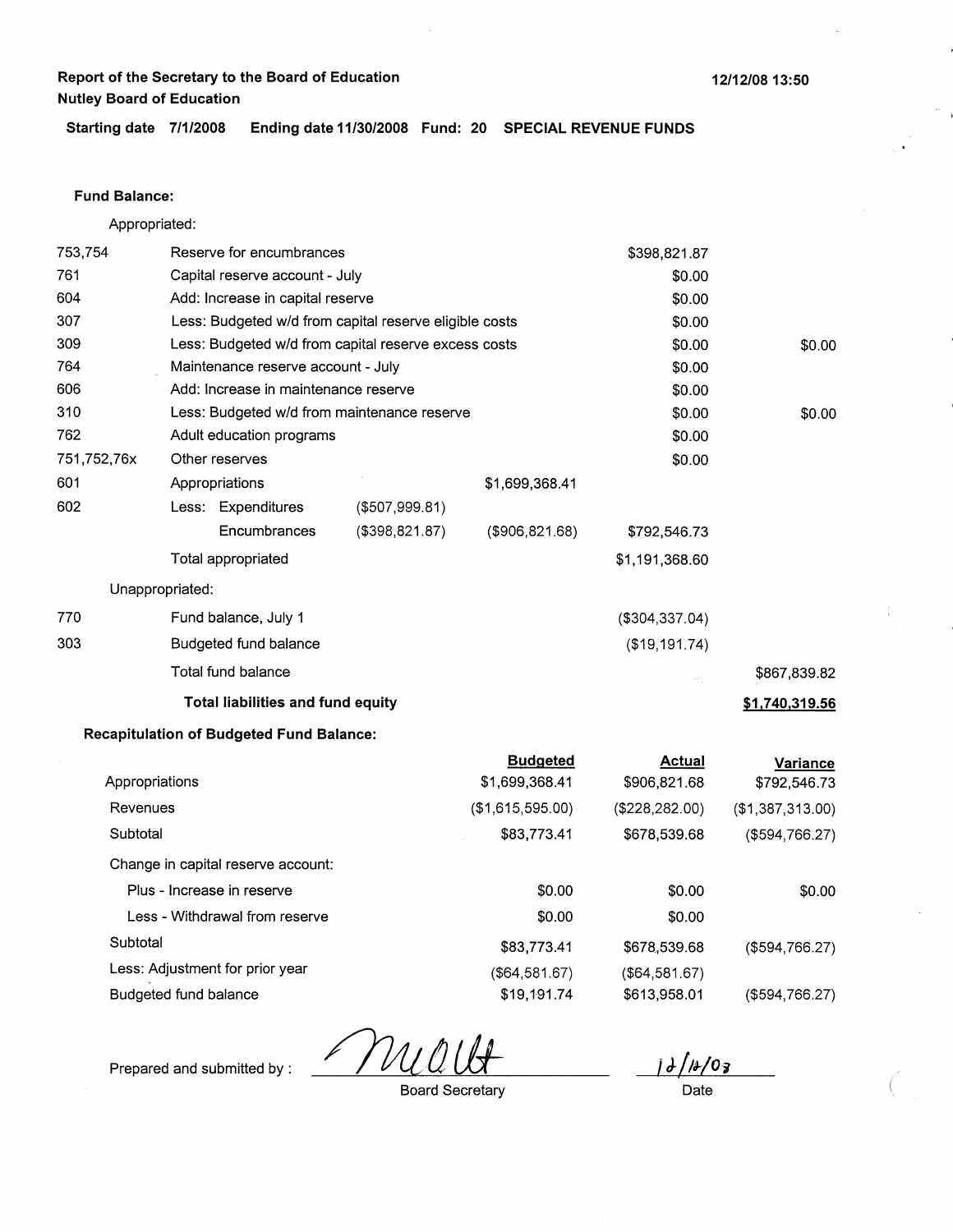$\mathbf{v}^{(i)}$  and  $\mathbf{v}^{(i)}$  .

**12/12/08 13:50** 

 $\mathcal{A}$  .

**Starting date 7/1/2008 Ending date 11/30/2008** . **Fund: 30 CAPITAL PROJECTS FUNDS** 

#### **Assets and Resources**

| Assets:     |                                             |                |                 |
|-------------|---------------------------------------------|----------------|-----------------|
| 101         | Cash in bank                                |                | \$26,849,177.48 |
| $102 - 106$ | Cash Equivalents                            |                | \$0.00          |
| 111         | Investments                                 |                | \$0.00          |
| 116         | Capital Reserve Account                     |                | \$0.00          |
| 117         | Maintenance Reserve Account                 |                | \$0.00          |
| 121         | Tax levy Receivable                         |                | \$0.00          |
|             | Accounts Receivable:                        |                |                 |
| 132         | Interfund                                   | \$22,659.00    |                 |
| 141         | Intergovernmental - State                   | \$1,885,104.04 |                 |
| 142         | Intergovernmental - Federal                 | \$0.00         |                 |
| 143         | Intergovernmental - Other                   | \$40,000.00    |                 |
| 153, 154    | Other (net of estimated uncollectable of \$ | \$0.00         | \$1,947,763.04  |
|             | Loans Receivable:                           |                |                 |
| 131         | Interfund                                   | \$0.00         |                 |
| 151, 152    | Other (Net of estimated uncollectable of \$ | \$0.00         | \$0.00          |
|             | <b>Other Current Assets</b>                 |                | \$0.00          |
|             | <b>Resources:</b>                           |                |                 |
| 301         | <b>Estimated revenues</b>                   | \$0.00         |                 |
| 302         | Less revenues                               | (\$335,520.51) | (\$335,520.51)  |
|             | <b>Total assets and resources</b>           |                | \$28,461,420.01 |
|             | <b>Liabilities and fund equity</b>          |                |                 |
|             | Liebilities.                                |                |                 |

**Liabilities:** 

| 411 | Intergovernmental accounts payable - state |       | \$0.00         |
|-----|--------------------------------------------|-------|----------------|
| 421 | Accounts payable                           |       | \$309,534.00   |
| 431 | Contracts payable                          |       | \$0.00         |
| 451 | Loans payable                              |       | \$0.00         |
| 481 | Deferred revenues                          |       | \$702,405.00   |
|     | Other current liabilities                  |       | \$793,481.48   |
|     | <b>Total liabilities</b><br>せんこうきゅう        | Aller | \$1,805,420.48 |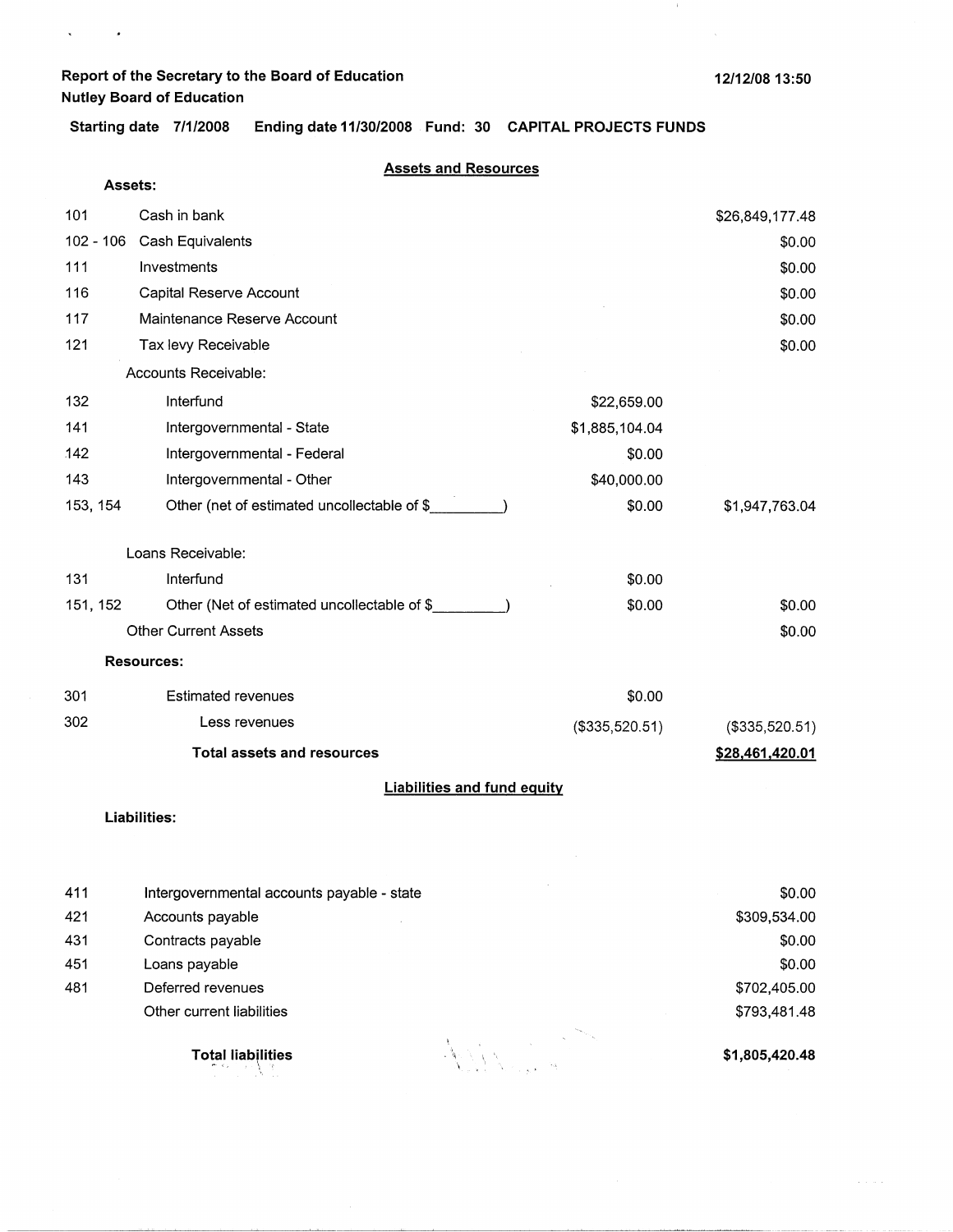**12/12/08 13:50** 

**Starting date 7/1/2008 Ending date 11/30/2008 Fund: 30 CAPITAL PROJECTS FUNDS** 

#### **Fund Balance:**

Appropriated: 753,754 Reserve for encumbrances Capital reserve account - July Add: Increase in capital reserve 761 604 307 309 764 606 310 Less: Budgeted w/d from capital reserve eligible costs Less: Budgeted w/d from capital reserve excess costs Maintenance reserve account - July Add: Increase in maintenance reserve 762 751,752,76x 601 Less: Budgeted w/d from maintenance reserve Adult education programs Other reserves Appropriations \$42,404,447.84 602 (\$4,460,577.79) Less: Expenditures 770 303 **Encumbrances** Total appropriated Unappropriated: Fund balance, July 1 Budgeted fund balance Total fund balance (\$6,641,315.94) (\$11,101,893.73) **Total liabilities and fund equity**  \$7,317,572.94 \$0.00 \$0.00 \$0.00 \$0.00 \$0.00 \$0.00 \$0.00 \$0.00 \$0.00 \$31,302,554.11 \$38,620,127.05 \$20,383,445.97 (\$32,347,573.49) \$0.00 \$0.00 \$26,655,999.53 **\$28,461,420.01** 

#### **Recapitulation of Budgeted Fund Balance:**

|                                    | <b>Budgeted</b>   | <b>Actual</b>     | Variance        |
|------------------------------------|-------------------|-------------------|-----------------|
| Appropriations                     | \$42,404,447.84   | \$11,101,893.73   | \$31,302,554.11 |
| Revenues                           | \$0.00            | (\$335,520.51)    | \$335,520.51    |
| Subtotal                           | \$42,404,447.84   | \$10,766,373.22   | \$31,638,074.62 |
| Change in capital reserve account: |                   |                   |                 |
| Plus - Increase in reserve         | \$0.00            | \$0.00            | \$0.00          |
| Less - Withdrawal from reserve     | \$0.00            | \$0.00            |                 |
| Subtotal                           | \$42,404,447.84   | \$10,766,373.22   | \$31,638,074.62 |
| Less: Adjustment for prior year    | (\$10,056,874.35) | (\$10,056,874.35) |                 |
| Budgeted fund balance              | \$32,347,573.49   | \$709,498.87      | \$31,638,074.62 |

Prepared and submitted by : **JNUULF** 

<u>1J |12 |08 |</u>

Board Secretary

Date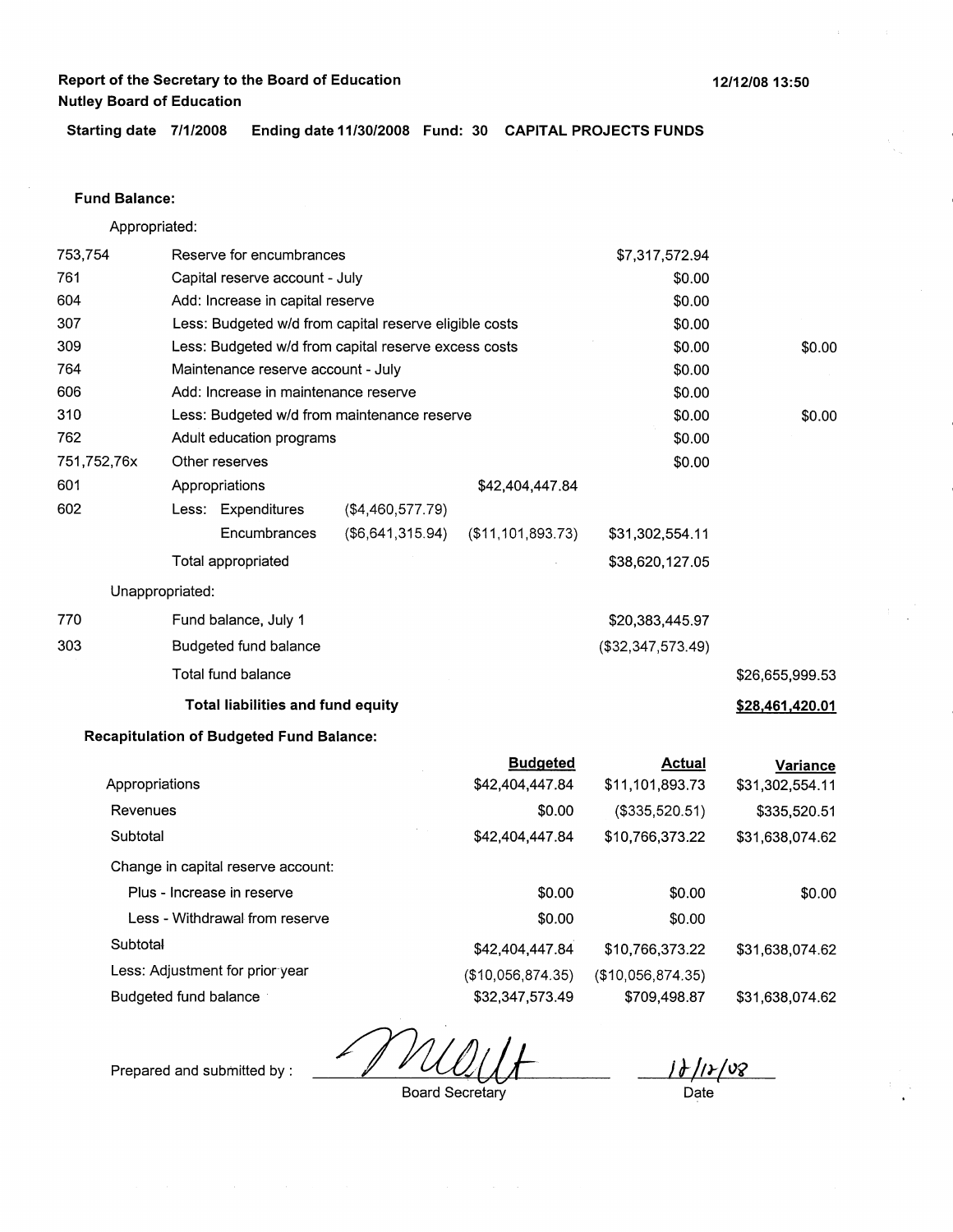**Assets:** 

 $\mathbf{z} = \mathbf{z} + \mathbf{z}$  , we

 $\boldsymbol{i}$ 

**Starting date 7/1/2008 Ending date 11/30/2008 Fund: 40 DEBT SERVICE FUNDS** 

### **Assets and Resources**

| 101<br>$102 - 106$ | Cash in bank<br>Cash Equivalents            |                  | \$1,195,300.12<br>\$0.00 |
|--------------------|---------------------------------------------|------------------|--------------------------|
| 111                | Investments                                 |                  | \$0.00                   |
| 116                | Capital Reserve Account                     |                  | \$0.00                   |
| 117                | Maintenance Reserve Account                 |                  | \$0.00                   |
| 121                | Tax levy Receivable                         |                  | \$0.00                   |
|                    | Accounts Receivable:                        |                  |                          |
| 132                | Interfund                                   | \$21,747.60      |                          |
| 141                | Intergovernmental - State                   | \$0.00           |                          |
| 142                | Intergovernmental - Federal                 | \$0.00           |                          |
| 143                | Intergovernmental - Other                   | \$0.00           |                          |
| 153, 154           | Other (net of estimated uncollectable of \$ | \$0.00           | \$21,747.60              |
|                    | Loans Receivable:                           |                  |                          |
| 131                | Interfund                                   | \$0.00           |                          |
| 151, 152           | Other (Net of estimated uncollectable of \$ | \$0.00           | \$0.00                   |
|                    | <b>Other Current Assets</b>                 |                  | \$0.00                   |
|                    | <b>Resources:</b>                           |                  |                          |
| 301                | <b>Estimated revenues</b>                   | \$4,580,862.00   |                          |
| 302                | Less revenues                               | (\$4,092,534.00) | \$488,328.00             |
|                    | <b>Total assets and resources</b>           |                  | \$1,705,375.72           |
|                    | <b>Liabilities and fund equity</b>          |                  |                          |

#### **Liabilities:**

| 411 | Intergovernmental accounts payable - state | \$0.00 |
|-----|--------------------------------------------|--------|
| 421 | Accounts payable                           | \$0.00 |
| 431 | Contracts payable                          | \$0.00 |
| 451 | Loans payable                              | \$0.00 |
| 481 | Deferred revenues                          | \$0.00 |
|     | Other current liabilities                  | \$0.00 |
|     | <b>Total liabilities</b>                   | \$0.00 |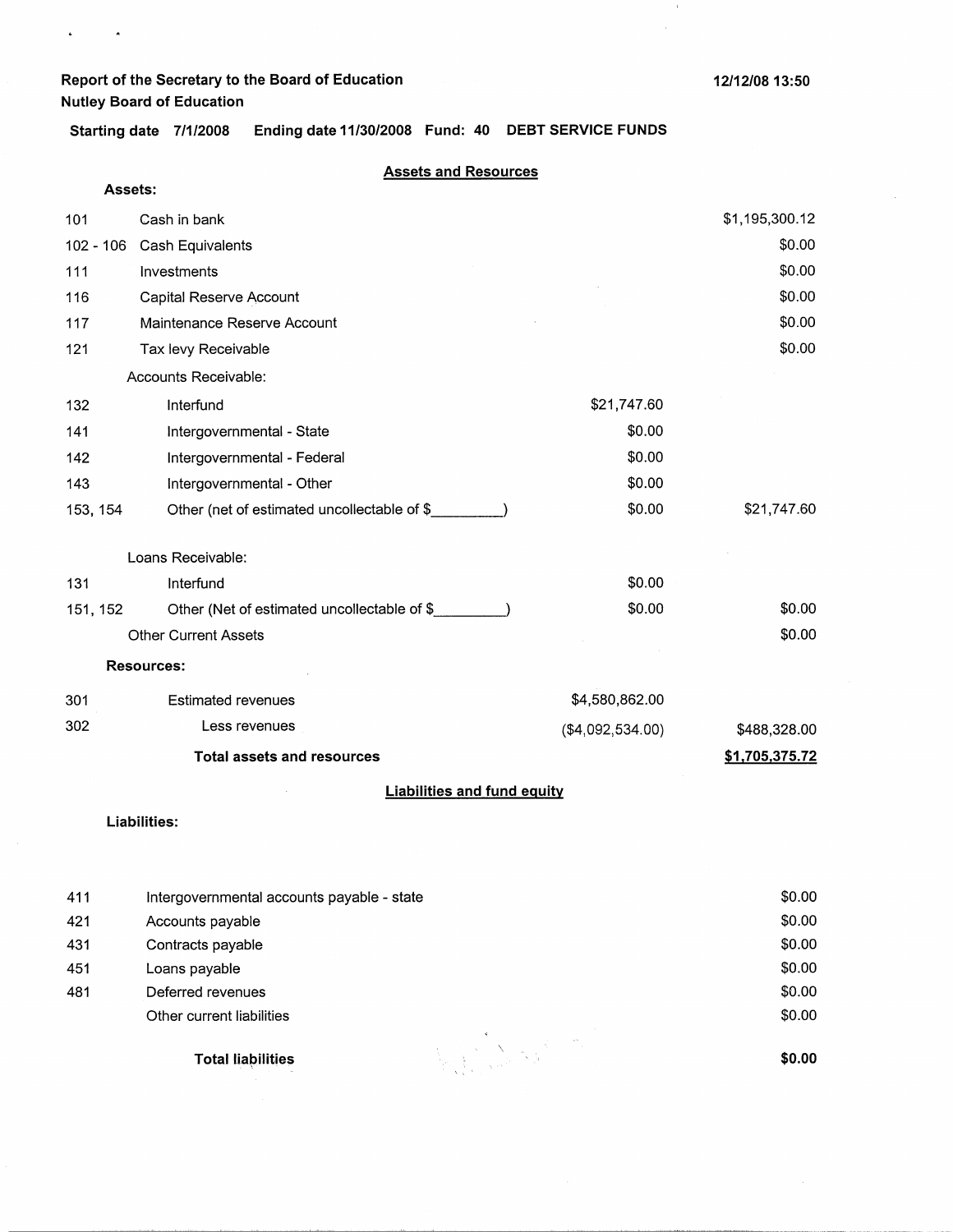\$0.00 \$0.00

**Starting date 7/1/2008 Ending date 11/30/2008 Fund: 40 DEBT SERVICE FUNDS** 

#### **Fund Balance:**

753,754 761 Appropriated: Reserve for encumbrances Capital reserve account - July

|             |                                                        | <b>Total liabilities and fund equity</b> |                                             |                  |                | \$1,705,375.22 |
|-------------|--------------------------------------------------------|------------------------------------------|---------------------------------------------|------------------|----------------|----------------|
|             |                                                        | Total fund balance                       |                                             |                  |                | \$1,705,375.22 |
| 303         |                                                        | Budgeted fund balance                    |                                             |                  | (\$0.25)       |                |
| 770         |                                                        | Fund balance, July 1                     |                                             |                  | \$1.22         |                |
|             | Unappropriated:                                        |                                          |                                             |                  |                |                |
|             |                                                        | Total appropriated                       |                                             |                  | \$1,705,374.25 |                |
|             |                                                        | Encumbrances                             | \$0.00                                      | (\$2,875,488.00) | \$1,705,374.25 |                |
| 602         |                                                        | Less: Expenditures                       | (\$2,875,488.00)                            |                  |                |                |
| 601         |                                                        | Appropriations                           |                                             | \$4,580,862.25   |                |                |
| 751,752,76x |                                                        | Other reserves                           |                                             |                  | \$0.00         |                |
| 762         |                                                        | Adult education programs                 |                                             |                  | \$0.00         |                |
| 310         |                                                        |                                          | Less: Budgeted w/d from maintenance reserve |                  | \$0.00         | \$0.00         |
| 606         |                                                        | Add: Increase in maintenance reserve     |                                             |                  | \$0.00         |                |
| 764         | Maintenance reserve account - July                     |                                          |                                             | \$0.00           |                |                |
| 309         | Less: Budgeted w/d from capital reserve excess costs   |                                          |                                             | \$0.00           | \$0.00         |                |
| 307         | Less: Budgeted w/d from capital reserve eligible costs |                                          |                                             |                  | \$0.00         |                |
| 604         |                                                        | Add: Increase in capital reserve         |                                             |                  | \$0.00         |                |

#### **Recapitulation of Budgeted Fund Balance:**

|                                    | <b>Budgeted</b>  | <b>Actual</b>    | Variance       |
|------------------------------------|------------------|------------------|----------------|
| Appropriations                     | \$4,580,862.25   | \$2,875,488.00   | \$1,705,374.25 |
| Revenues                           | (\$4,580,862.00) | (\$4,092,534.00) | (\$488,328.00) |
| Subtotal                           | \$0.25           | (\$1,217,046.00) | \$1,217,046.25 |
| Change in capital reserve account: |                  |                  |                |
| Plus - Increase in reserve         | \$0.00           | \$0.00           | \$0.00         |
| Less - Withdrawal from reserve     | \$0.00           | \$0.00           |                |
| Subtotal                           | \$0.25           | (\$1,217,046.00) | \$1,217,046.25 |
| Less: Adjustment for prior year    | \$0.00           | \$0.00           |                |
| Budgeted fund balance              | \$0.25           | (\$1.217.046.00) | \$1,217,046.25 |

<u>|J ||+| vz </u>

Prepared and submitted by :

 $\mathcal{A}$ 

Board Secretary

Date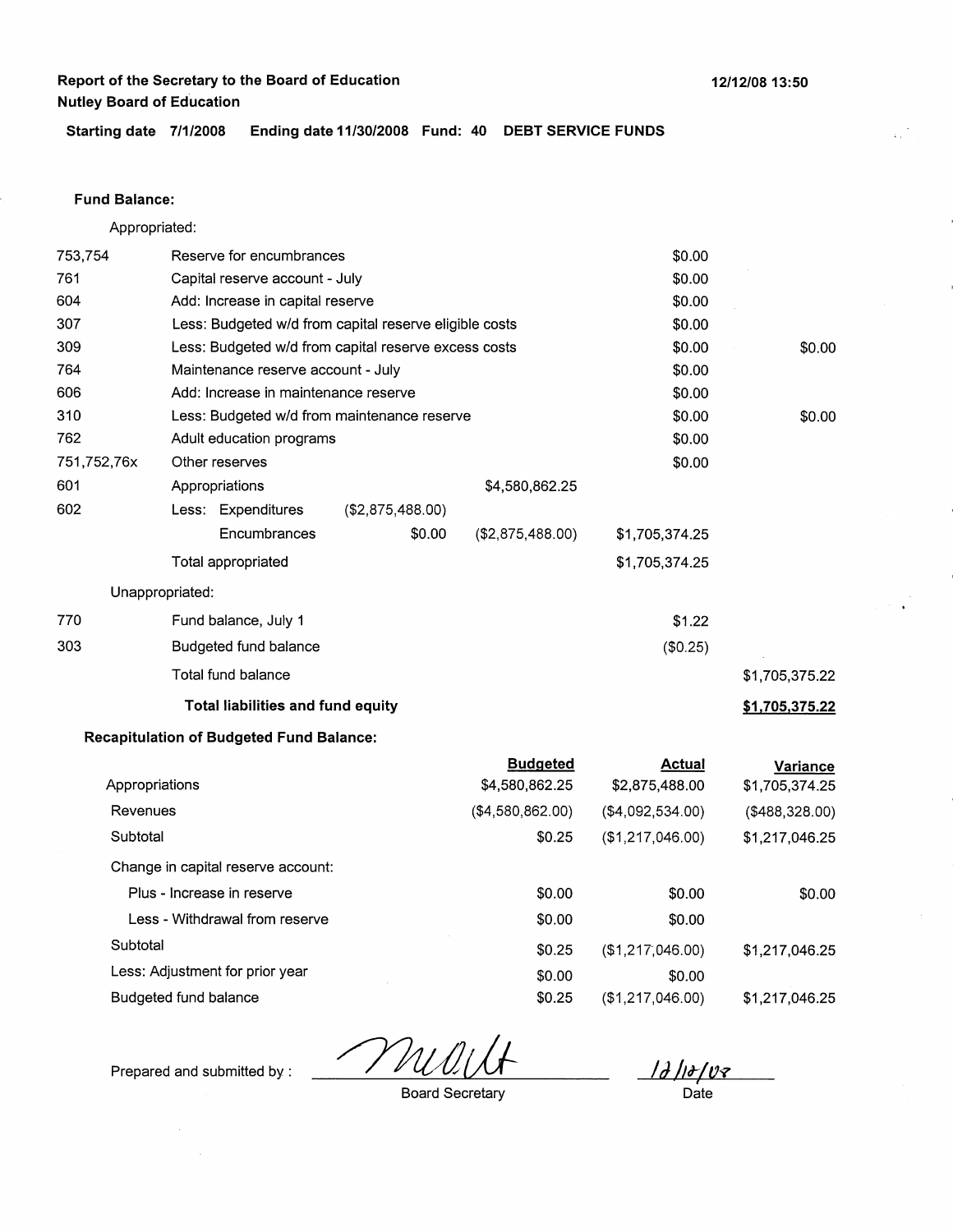$\mathbf{a}^{(i)}$  and  $\mathbf{a}^{(i)}$ 

 $\lambda$ 

**Starting date 7/1/2008 Ending date 11/30/2008 Fund: 50 ENTERPRISE FUND** 

#### **Assets and Resources**

| Assets:     |                                             |                |                  |
|-------------|---------------------------------------------|----------------|------------------|
| 101         | Cash in bank                                |                | \$127,944.87     |
| $102 - 106$ | Cash Equivalents                            | \$592.00       |                  |
| 111         | Investments                                 |                | \$0.00           |
| 116         | Capital Reserve Account                     |                | \$0.00           |
| 117         | Maintenance Reserve Account                 |                | \$0.00           |
| 121         | Tax levy Receivable                         |                | \$0.00           |
|             | Accounts Receivable:                        |                |                  |
| 132         | Interfund                                   | \$0.00         |                  |
| 141         | Intergovernmental - State                   | (\$571.54)     |                  |
| 142         | Intergovernmental - Federal                 | (\$6,725.90)   |                  |
| 143         | Intergovernmental - Other                   | \$0.00         |                  |
| 153, 154    | Other (net of estimated uncollectable of \$ | \$0.00         | (\$7,297.44)     |
|             | Loans Receivable:                           |                |                  |
| 131         | Interfund                                   | \$0.00         |                  |
| 151, 152    | Other (Net of estimated uncollectable of \$ | \$0.00         | \$0.00           |
|             | <b>Other Current Assets</b>                 |                | \$20,458.84      |
|             | <b>Resources:</b>                           |                |                  |
| 301         | <b>Estimated revenues</b>                   | \$0.00         |                  |
| 302         | Less revenues                               | (\$282,472.14) | (\$282,472.14)   |
|             | <b>Total assets and resources</b>           |                | ( \$140, 773.87) |
|             | <b>Liabilities and fund equity</b>          |                |                  |

#### **Liabilities:**

 $\sim$ 

| <b>Total liabilities</b>  | \$52,724.18                                |
|---------------------------|--------------------------------------------|
| Other current liabilities | \$52,724.18                                |
| Deferred revenues         | \$0.00                                     |
| Loans payable             | \$0.00                                     |
| Contracts payable         | \$0.00                                     |
| Accounts payable          | \$0.00                                     |
|                           | \$0.00                                     |
|                           | Intergovernmental accounts payable - state |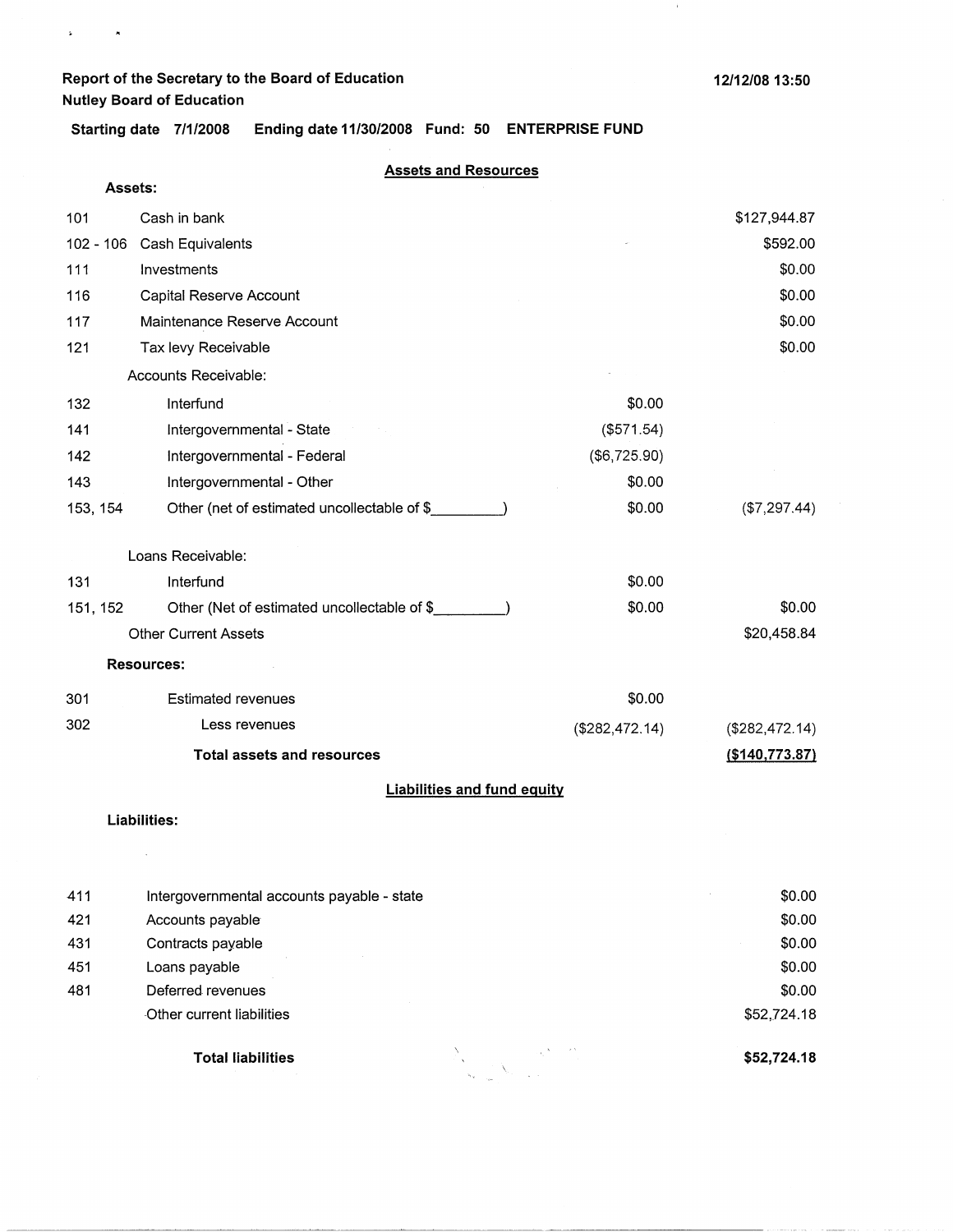**Starting date 7/1/2008 Ending date 11/30/2008 Fund: 50 ENTERPRISE FUND** 

#### **Fund Balance:**

Appropriated:

753,754 761 604 Reserve for encumbrances Capital reserve account - July Add: Increase in capital reserve 307 309 764 Less: Budgeted w/d from capital reserve eligible costs Less: Budgeted w/d from capital reserve excess costs Maintenance reserve account - July 606 Add: Increase in maintenance reserve 310 762 751,752,76x 601 Less: Budgeted w/d from maintenance reserve Adult education programs Other reserves Appropriations 602 770 303 Less: Expenditures **Encumbrances** Total appropriated Unappropriated: Fund balance, July 1 Budgeted fund balance Total fund balance (\$200,463.47) (\$658,286.41) **Total liabilities and fund equity**  \$1,087,460.19 (\$858,749.88) \$658,286.41 \$0.00 \$0.00 \$0.00 \$0.00 \$0.00 \$0.00 \$0.00 \$0.00 \$0.00 \$228,710.31 \$886,996.72 (\$16,217.01) (\$1,064,277.76) \$0.00 \$0.00 (\$193,498.05) **(\$140,773.87)** 

#### **Recapitulation of Budgeted Fund Balance:**

|                                    | <b>Budgeted</b> | <b>Actual</b>   | Variance     |
|------------------------------------|-----------------|-----------------|--------------|
| Appropriations                     | \$1,087,460.19  | \$858,749.88    | \$228,710.31 |
| Revenues                           | \$0.00          | (\$282,472.14)  | \$282,472.14 |
| Subtotal                           | \$1,087,460.19  | \$576,277.74    | \$511,182.45 |
| Change in capital reserve account: |                 |                 |              |
| Plus - Increase in reserve         | \$0.00          | \$0.00          | \$0.00       |
| Less - Withdrawal from reserve     | \$0.00          | \$0.00          |              |
| Subtotal                           | \$1,087,460.19  | \$576,277.74    | \$511,182.45 |
| Less: Adjustment for prior year    | (\$23,182.43)   | ( \$23, 182.43) |              |
| Budgeted fund balance              | \$1,064,277.76  | \$553,095.31    | \$511.182.45 |

 $1d/12/08$ Date

**12/12/08 13:50** 

Prepared and submitted by :

Board Secretary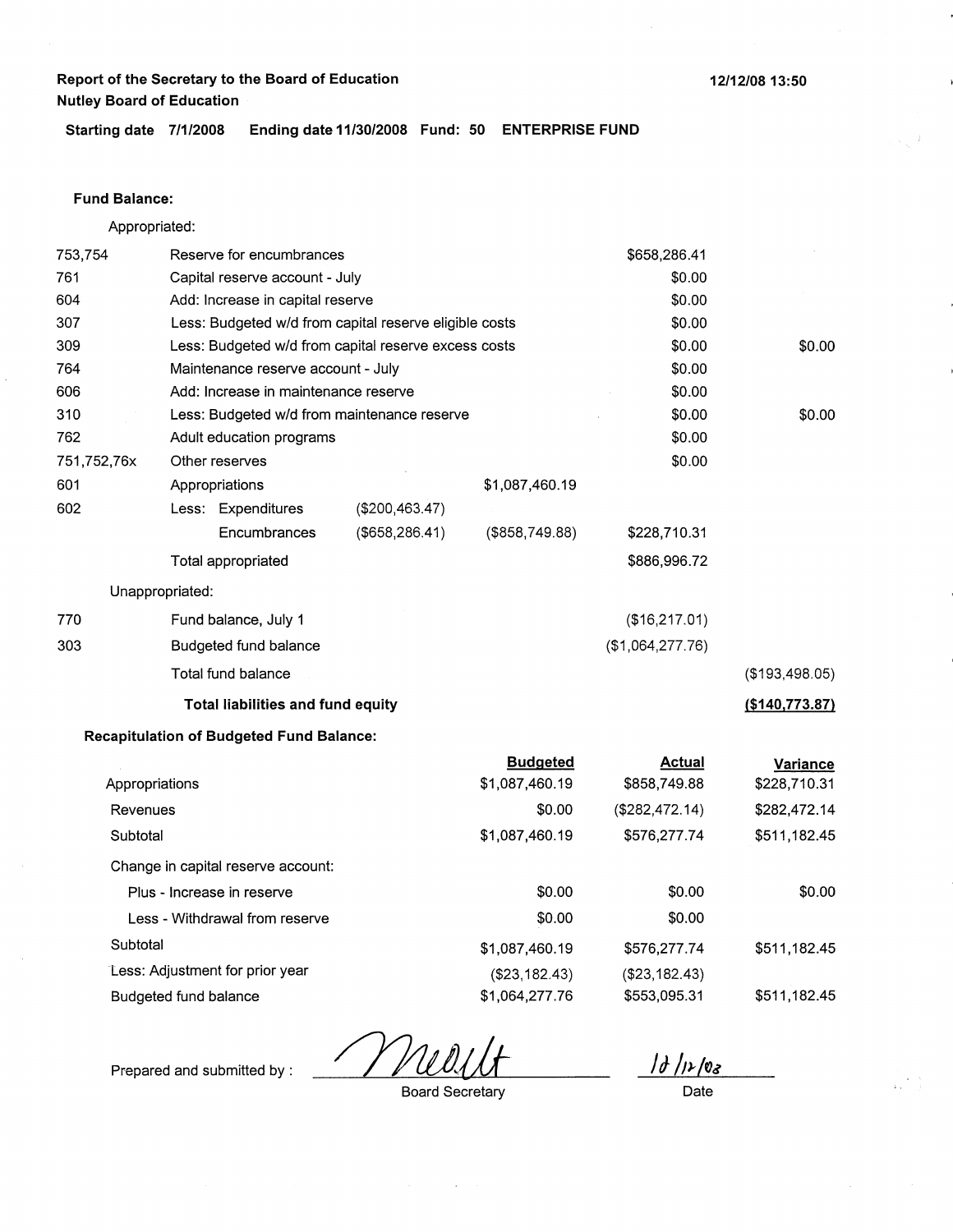$\mathfrak{g}^{\pm}$  ,  $\mathfrak{g}^{\pm}$  ,  $\mathfrak{g}^{\pm}$ 

**Starting date 7/1/2008 Ending date 11/30/2008 Fund: 51 SUMMER CAMP** 

#### **Assets and Resources**

| Assets:     |                                             |               |               |  |  |
|-------------|---------------------------------------------|---------------|---------------|--|--|
| 101         | Cash in bank                                |               | \$893.27      |  |  |
| $102 - 106$ | Cash Equivalents                            |               | \$0.00        |  |  |
| 111         | Investments                                 |               | \$0.00        |  |  |
| 116         | Capital Reserve Account                     |               | \$0.00        |  |  |
| 117         | Maintenance Reserve Account                 |               | \$0.00        |  |  |
| 121         | Tax levy Receivable                         |               | \$0.00        |  |  |
|             | Accounts Receivable:                        |               |               |  |  |
| 132         | Interfund                                   | \$0.00        |               |  |  |
| 141         | Intergovernmental - State                   | \$0.00        |               |  |  |
| 142         | Intergovernmental - Federal                 | \$0.00        |               |  |  |
| 143         | Intergovernmental - Other                   | \$0.00        |               |  |  |
| 153, 154    | Other (net of estimated uncollectable of \$ | \$0.00        | \$0.00        |  |  |
|             | Loans Receivable:                           |               |               |  |  |
| 131         | Interfund                                   | \$0.00        |               |  |  |
| 151, 152    | Other (Net of estimated uncollectable of \$ | \$0.00        | \$0.00        |  |  |
|             | <b>Other Current Assets</b>                 |               | \$0.00        |  |  |
|             | <b>Resources:</b>                           |               |               |  |  |
| 301         | <b>Estimated revenues</b>                   | \$0.00        |               |  |  |
| 302         | Less revenues                               | (\$14,805.00) | (\$14,805.00) |  |  |
|             | <b>Total assets and resources</b>           |               | (\$13,911.73) |  |  |
|             | t talettiina aast foast as                  |               |               |  |  |

#### **Liabilities and fund equity**

**Liabilities:** 

 $\hat{\mathcal{L}}$ 

| 411 | Intergovernmental accounts payable - state | \$0.00 |
|-----|--------------------------------------------|--------|
| 421 | Accounts payable                           | \$0.00 |
| 431 | Contracts payable                          | \$0.00 |
| 451 | Loans payable                              | \$0.00 |
| 481 | Deferred revenues                          | \$0.00 |
|     | Other current liabilities                  | \$0.00 |
|     | Version North<br><b>Total liabilities</b>  | \$0.00 |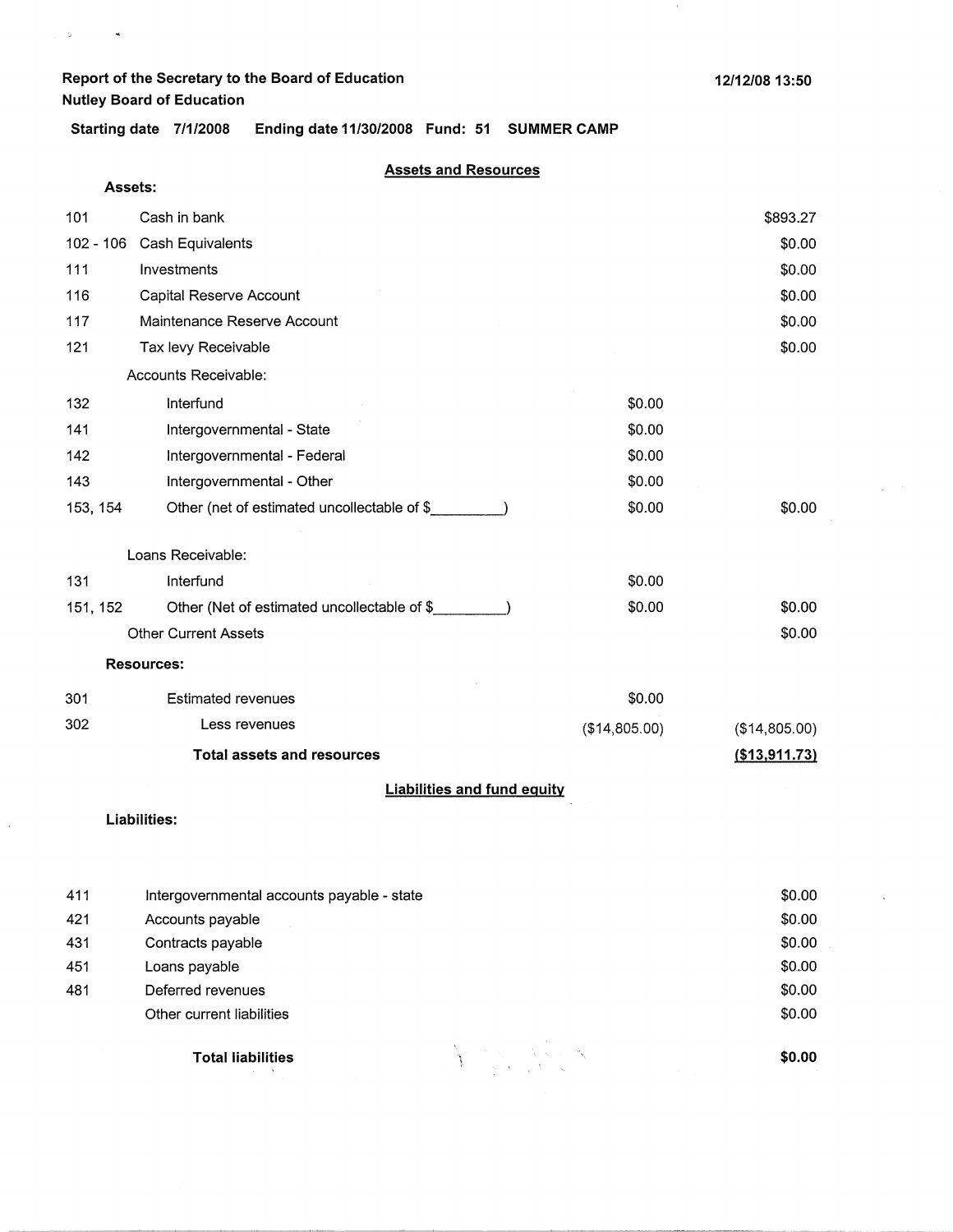**Starting date 7/1/2008 Ending date 11/30/2008 Fund: 51 SUMMER CAMP** 

### **Fund Balance:**

Appropriated:

| 753,754     |                                | Reserve for encumbrances                        |                                                        |                                | \$0.00                       |                    |
|-------------|--------------------------------|-------------------------------------------------|--------------------------------------------------------|--------------------------------|------------------------------|--------------------|
| 761         | Capital reserve account - July |                                                 |                                                        | \$0.00                         |                              |                    |
| 604         |                                | Add: Increase in capital reserve                |                                                        |                                | \$0.00                       |                    |
| 307         |                                |                                                 | Less: Budgeted w/d from capital reserve eligible costs |                                | \$0.00                       |                    |
| 309         |                                |                                                 | Less: Budgeted w/d from capital reserve excess costs   |                                | \$0.00                       | \$0.00             |
| 764         |                                | Maintenance reserve account - July              |                                                        |                                | \$0.00                       |                    |
| 606         |                                | Add: Increase in maintenance reserve            |                                                        |                                | \$0.00                       |                    |
| 310         |                                |                                                 | Less: Budgeted w/d from maintenance reserve            |                                | \$0.00                       | \$0.00             |
| 762         |                                | Adult education programs                        |                                                        |                                | \$0.00                       |                    |
| 751,752,76x |                                | Other reserves                                  |                                                        |                                | \$0.00                       |                    |
| 601         |                                | Appropriations                                  |                                                        | \$14,383.46                    |                              |                    |
| 602         |                                | Less: Expenditures                              | (\$14,383.46)                                          |                                |                              |                    |
|             |                                | Encumbrances                                    | \$0.00                                                 | (\$14,383.46)                  | \$0.00                       |                    |
|             |                                | Total appropriated                              |                                                        |                                | \$0.00                       |                    |
|             | Unappropriated:                |                                                 |                                                        |                                |                              |                    |
| 770         |                                | Fund balance, July 1                            |                                                        |                                | \$471.73                     |                    |
| 303         |                                | Budgeted fund balance                           |                                                        |                                | (\$14,383.46)                |                    |
|             |                                | Total fund balance                              |                                                        |                                |                              | (\$13,911.73)      |
|             |                                | <b>Total liabilities and fund equity</b>        |                                                        |                                |                              | (\$13,911.73)      |
|             |                                | <b>Recapitulation of Budgeted Fund Balance:</b> |                                                        |                                |                              |                    |
|             | Appropriations                 |                                                 |                                                        | <b>Budgeted</b><br>\$14,383.46 | <b>Actual</b><br>\$14,383.46 | Variance<br>\$0.00 |
| Revenues    |                                |                                                 |                                                        | \$0.00                         | (\$14,805.00)                | \$14,805.00        |
| Subtotal    |                                |                                                 |                                                        | \$14,383.46                    | (\$421.54)                   | \$14,805.00        |
|             |                                | Change in capital reserve account:              |                                                        |                                |                              |                    |
|             |                                | Plus - Increase in reserve                      |                                                        | \$0.00                         | \$0.00                       | \$0.00             |
|             |                                | Less - Withdrawal from reserve                  |                                                        | \$0.00                         | \$0.00                       |                    |
| Subtotal    |                                |                                                 |                                                        | \$14,383.46                    | (\$421.54)                   | \$14,805.00        |
|             |                                | Less: Adjustment for prior year                 |                                                        | \$0.00                         | \$0.00                       |                    |
|             | Budgeted fund balance          |                                                 |                                                        | \$14,383.46                    | (\$421.54)                   | \$14,805.00        |

 $\mathcal{U}$ 

*IJ /11-/03*<br>Date

Prepared and submitted by :

Board Secretary

**12/12/08 13:50**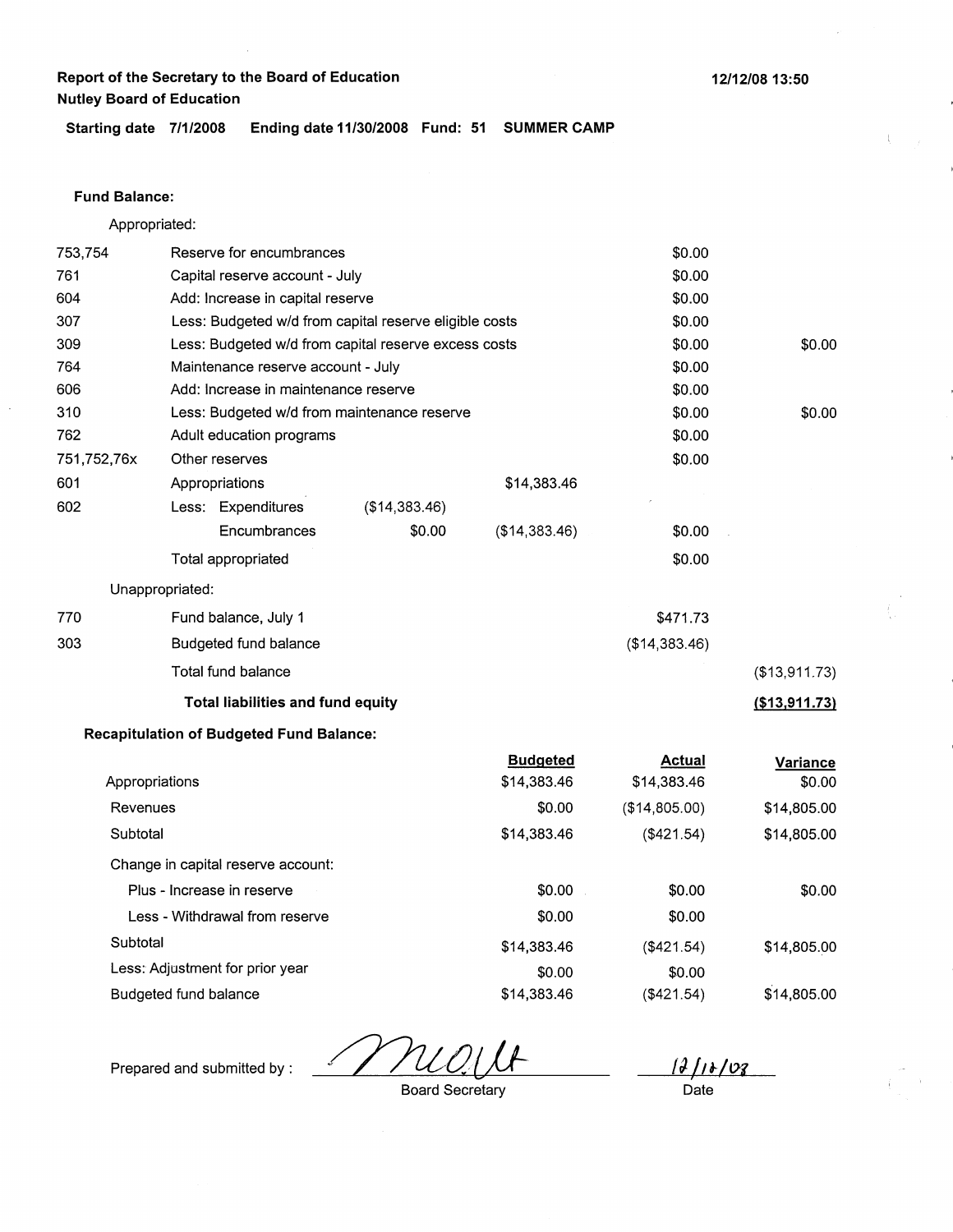$\mathcal{A}$ 

**Starting date 7/1/2008 Ending date 11/30/2008 Fund: 55 EXTENDED DAY** 

### **Assets and Resources**

| Assets:     |                                             |                |                 |
|-------------|---------------------------------------------|----------------|-----------------|
| 101         | Cash in bank                                |                | \$72,447.86     |
| $102 - 106$ | Cash Equivalents                            |                | \$500.00        |
| 111         | Investments                                 |                | \$0.00          |
| 116         | Capital Reserve Account                     |                | \$0.00          |
| 117         | Maintenance Reserve Account                 |                | \$0.00          |
| 121         | Tax levy Receivable                         |                | \$0.00          |
|             | Accounts Receivable:                        |                |                 |
| 132         | Interfund                                   | \$38,836.94    |                 |
| 141         | Intergovernmental - State                   | \$0.00         |                 |
| 142         | Intergovernmental - Federal                 | \$0.00         |                 |
| 143         | Intergovernmental - Other                   | \$0.00         |                 |
| 153, 154    | Other (net of estimated uncollectable of \$ | \$0.00         | \$38,836.94     |
|             | Loans Receivable:                           |                |                 |
| 131         | Interfund                                   | \$0.00         |                 |
| 151, 152    | Other (Net of estimated uncollectable of \$ | \$0.00         | \$0.00          |
|             | <b>Other Current Assets</b>                 |                | \$0.00          |
|             | <b>Resources:</b>                           |                |                 |
| 301         | <b>Estimated revenues</b>                   | \$0.00         |                 |
| 302         | Less revenues                               | (\$173,485.33) | (\$173,485.33)  |
|             | <b>Total assets and resources</b>           |                | ( \$61, 700.53) |
|             | <b>Liabilities and fund equity</b>          |                |                 |

#### **Liabilities:**

 $\langle$ 

 $\bigg)$ 

| 411 | Intergovernmental accounts payable - state |                             | \$0.00       |
|-----|--------------------------------------------|-----------------------------|--------------|
| 421 | Accounts payable                           |                             | \$0.00       |
| 431 | Contracts payable                          |                             | \$0.00       |
| 451 | Loans payable                              |                             | \$0.00       |
| 481 | Deferred revenues                          |                             | \$0.00       |
|     | Other current liabilities                  |                             | \$249,055.19 |
|     | Total liabilities                          | $\mathcal{L}^{\mathcal{L}}$ | \$249,055.19 |

 $\mathcal{A}=\mathcal{A}^{\text{max}}$ 

 $\bar{\mathcal{A}}$